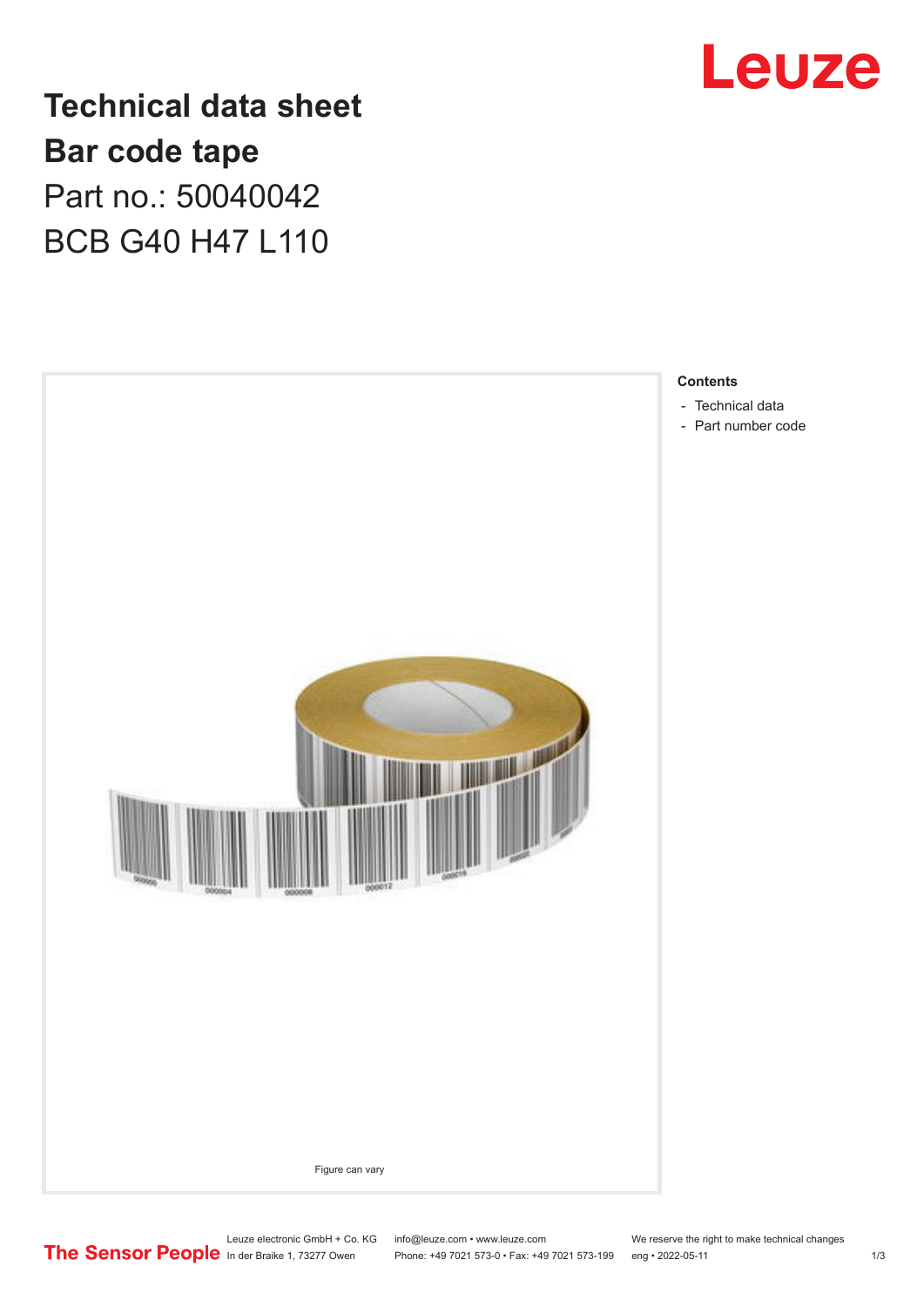**Dimension (H x L)** 47 mm x 110,000 mm

**Mechanical properties** Moisture resistant

Adhesive **Adhesive** Acrylate adhesive **Strength of adhesive** 0.1 mm **Manufacturing process** Filmsetting

**Grid dimension** 40 mm

**Chemical resistance (at 23 °C over 24** 

# <span id="page-1-0"></span>**Technical data**

# Leuze

## **Basic data**

| <b>Suitable for</b> |
|---------------------|
|---------------------|

**Mechanical data**

BPS 300i series bar code positioning system

Partly chemical resistant Scratch resistant UV resistant Wipe resistant

Diesel oil Transformer oil White spirit

## **Classification**

| <b>Customs tariff number</b> | 48211010 |
|------------------------------|----------|
| <b>ECLASS 5.1.4</b>          | 27280190 |
| <b>ECLASS 8.0</b>            | 27280190 |
| <b>ECLASS 9.0</b>            | 27280192 |
| ECLASS 10.0                  | 27280192 |
| ECLASS 11.0                  | 27280192 |
| ECLASS 12.0                  | 27280192 |
| <b>ETIM 5.0</b>              | EC002498 |
| <b>ETIM 6.0</b>              | EC003015 |
| <b>ETIM 7.0</b>              | EC003015 |

#### **Curing** 72 h

**h)**

#### **Environmental data**

| Ambient temperature, operation          | $-40$ 120 °C               |
|-----------------------------------------|----------------------------|
| <b>Processing temperature</b>           | 045 °C                     |
| Recommended processing tempera-<br>ture | 10 $25 °C$                 |
| <b>Resistance</b>                       | Humidity                   |
|                                         | Salt spray fog (150 h/5 %) |
|                                         | UV light                   |
| Property of base                        | Clean                      |
|                                         | Dry                        |
|                                         | Free of grease             |
|                                         | Smooth                     |

## **Part number code**

### Part designation: **BCB AAA BBB CCCC DDDD E**

| <b>BCB</b>  | <b>Bar code tape</b>                                                                                                                                                                                                                                                                                              |
|-------------|-------------------------------------------------------------------------------------------------------------------------------------------------------------------------------------------------------------------------------------------------------------------------------------------------------------------|
| <b>BCB</b>  | <b>Series</b><br>BCB: Bar code tape                                                                                                                                                                                                                                                                               |
| <b>AAA</b>  | Grid / grid dimension<br>G30: 30 mm<br>G40: 40 mm                                                                                                                                                                                                                                                                 |
| <b>BBB</b>  | Tape height / special height<br>H25: height 25 mm<br>H47: height 47 mm<br>SH1: special height, individually between 20 - 32 mm<br>SH2: special height, individually between 33 - 47 mm<br>SH3: special height, individually between 48 - 70 mm<br>SH4: special height, individually between 71 - 140 mm           |
| <b>CCCC</b> | Tape length / special length<br>Lxxx: tape length in mm<br>SL: Special length                                                                                                                                                                                                                                     |
| <b>DDDD</b> | <b>Options</b><br>TWIN: two identical printed tapes<br>MVS: Measurement Value Switch (color red)<br>MV0: Measurement Value Zero (color yellow)<br>ML: Marker label<br>RW: Reverse Winding (changed winding direction, the smallest position value is inside on the wrapping core)<br>RK: Repair Kit (repair tape) |